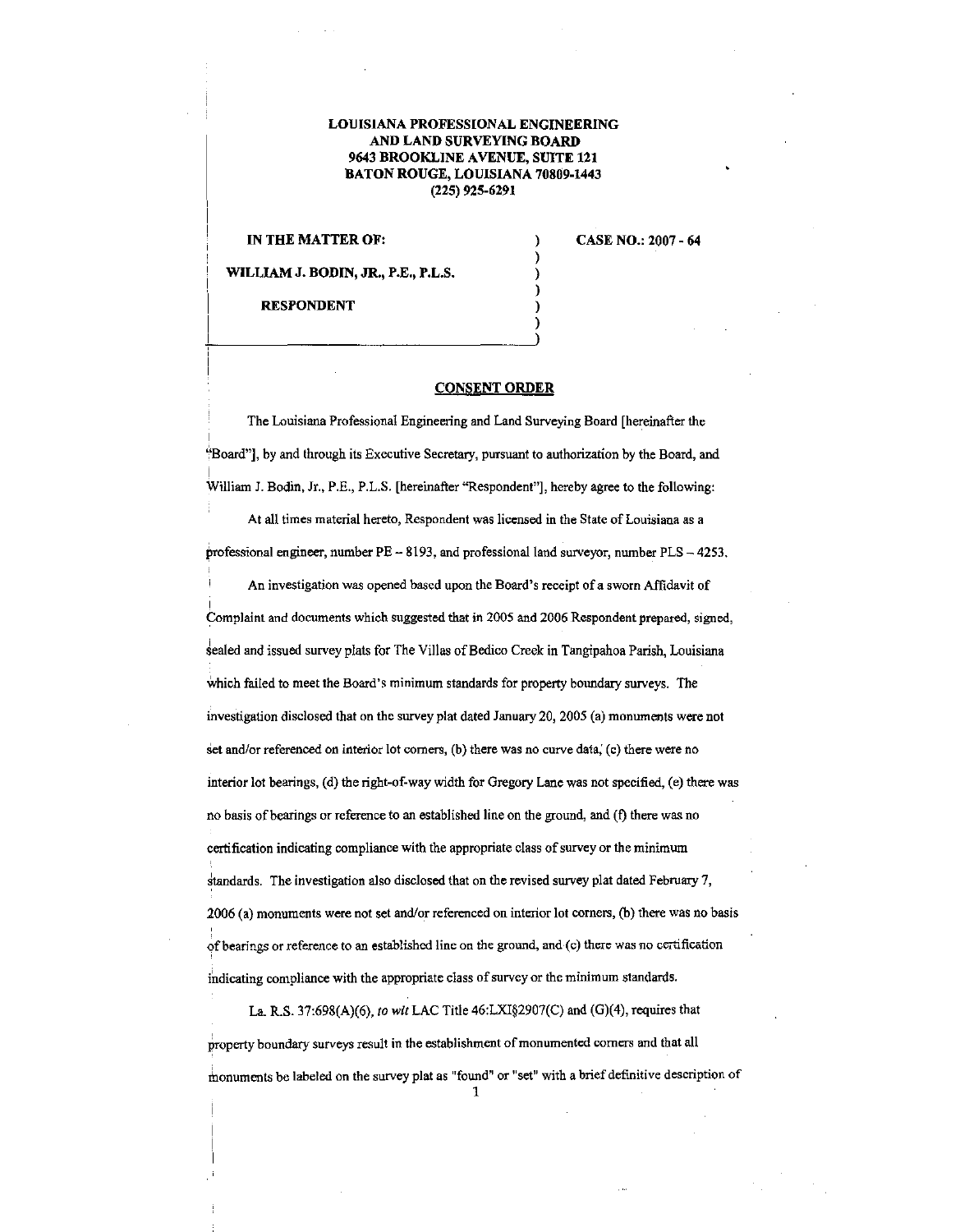the monument and relevant reference markers, if any, along with their position in relation to the horner. La. R.S. 37:698(A)(6), *to wit* LAC Title 46:LXI§2907(G)(3), requires that all dimensions, bearings or angles, including sufficient data to define the curve, be neatly and legibly shown with respect to each property or boundary line and that all lines and curves show sufficient ! data on the map to calculate a map closure. La. R.S. 37:698(A)(6), *to wit* LAC Title 46:LXI§2907(G)(7), requires that all plats or maps contain a statement indicating the origin of angles or bearings and that if bearings are used, the basis of bearings include either a reference to the true north as computed by astronomic observation, reference to the Louisiana State Coordinate System, reference to the record bearing of a well-established line found monumented on the ground as called for in a relevant deed or survey plat, or a magnetic bearing. La. R.S. I 37:698(A)(6), *to wit* LAC Title 46:LXI§2907(G)(I6), requires that final plats or maps issued to the client contain a certificate sealed, signed and dated by the professional land surveyor certifying its authenticity (that it represents his/her survey) and stating that the survey is in I accordance with the applicable standards of practice as stipulated in the minimum standards based on the current survey "classification".

I |<br>Violate La. R.S. 37:698(A)(6), *to wit* LAC Title 46:LXI§2907(C) and (G)(3), (4), (7) and (16), La. R.S. 37:698(H) permits the Board to take disciplinary action against persons who upon a finding of guilt following the preferral of charges, notice and hearing and a majority vote of its entire membership authorized to participate in the proceeding. La. R.S.  $37:698(A)(6)$ , La. R.S. 37:698(H) and LAC Title  $46: LXI\$ 2907(C) and (G)(3), (4), (7) and (16) were in effect at all times material hereto.

It is undisputed that Respondent prepared, signed, sealed and issued survey plats for property located in Louisiana which failed to meet the Board's minimum standards for property boundary surveys.

By letter dated July 7, 2009 the Board gave notice to Respondent that it was considering the preferral of charges against Respondent on the grounds that he may have violated La. R.S. 37:698(A)(6), *to wit* LAC Title 46:LXI§2907(C) and (G)(3), (4), (7) and (16), relative to failing to meet the Board's minimum standards for property boundary surveys.

Wishing to dispense with the need for further disciplinary action and to conclude the instant proceeding without further delay and expense, for the purpose of this proceeding only, 2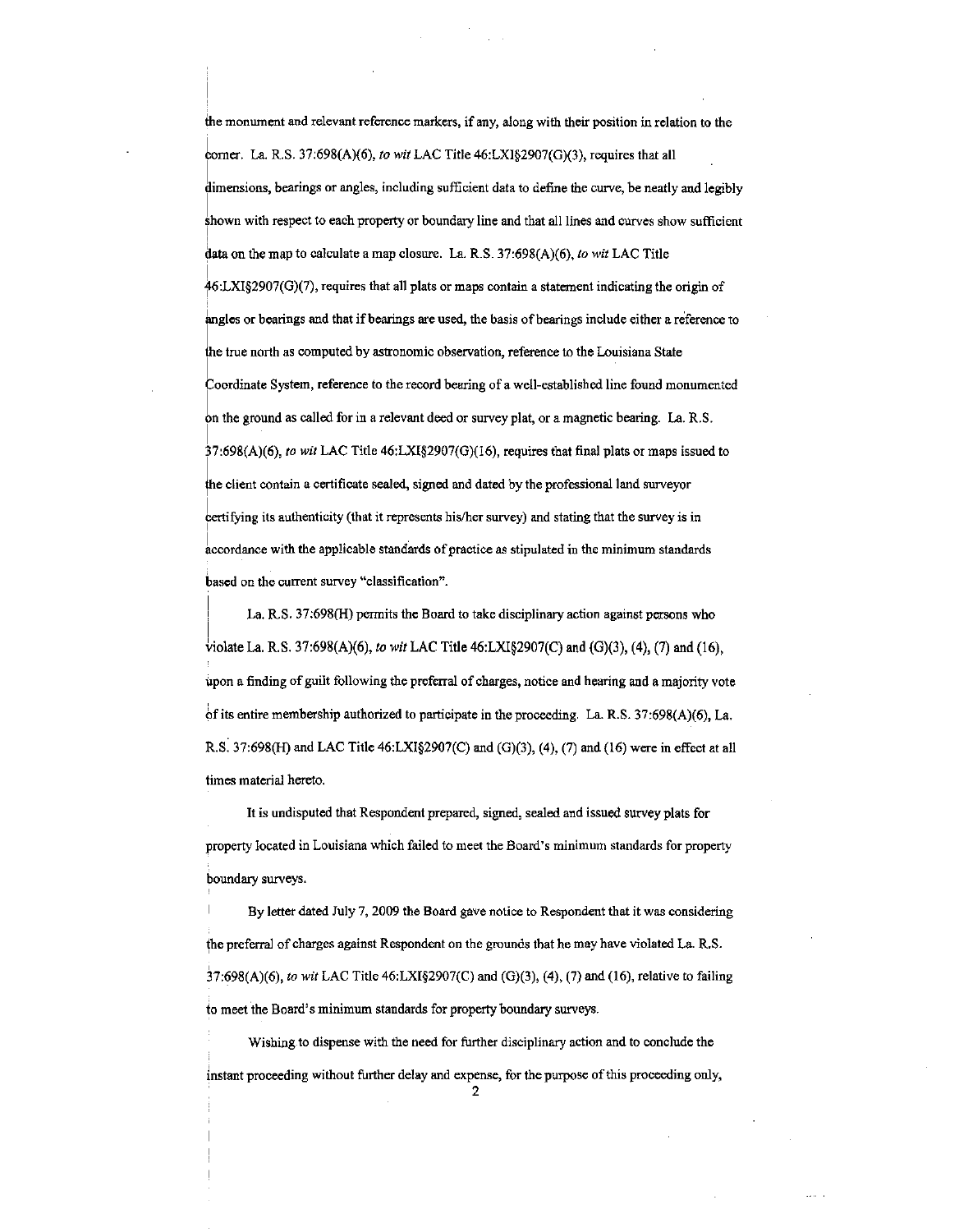Respondent and the Board do hereby enter into this Consent Order, in which Respondent of his lwn free will consents to the issuance of a Consent Order by the Board, wherein Respondent agrees to (a) pay a fine of one thousand five hundred (\$1,500.00) dollars, (b) pay administrative costs of one thousand two hundred thirty eight and  $42/100$  (\$1,238.42) dollars, (c) correct the I above described minimum standards violations on a corrected survey plat, provide the corrected Survey plat to the Board for review, re-submit the corrected survey plat to the appropriate Tangipahoa Parish authorities for signature, record the corrected survey plat in the Tangipahoa Parish public records, provide the corrected survey plat to his client and provide satisfactory  $e$ vidence of the accomplishment of these requirements to the Board,  $(d)$  successfully complete the Board's online Louisiana Minimum Standards Examination with a score of 90% or higher,  $\stackrel{(e)}{\leftarrow}$  the suspension of his Louisiana professional land surveyor's license for a period of six months, which will be stayed based upon Respondent's compliance with all other terms of this |<br>Consent Order, and (f) this Consent Order will be published on the Board's website and a summary of this matter will be published in the Board's official journal, the Louisiana Engineer and Surveyor Journal, and reported to the National Council of Examiners for Engineering and Surveying (NCEES), identifying Respondent by name.

Respondent admits to violations of the referenced statutes and/or rules regarding the Board's minimum standards for property boundary surveys. Respondent acknowledges awareness of said laws and/or rules and states that he wil1 comply with all applicable Jaws and rules henceforth. Respondent has been advised of his right to be represented by counsel before the Board and/or to appear at any hearing persona11y or by counsel and present witnesses and evidence in his own behalf, and he hereby waives this right and his right to appeal; and he states affirmatively that he has been afforded all administrative remedies due him under the law.

I

Therefore, in consideration of the foregoing and by his signing this Consent Order, Respondent does hereby waive his right to a hearing before the Board, to the presenting of evidence and witnesses in his behalf, to Findings of Fact and Conclusions of Law in this case, and to judicial review of this Consent Order.

Respondent hereby represents (a) that he fully understands the meaning and intent of this Consent Order, including but not limited to its final and binding effect, (b) that he has voluntarily entered into this Consent Order and that no other promise or agreement of any kind has been

3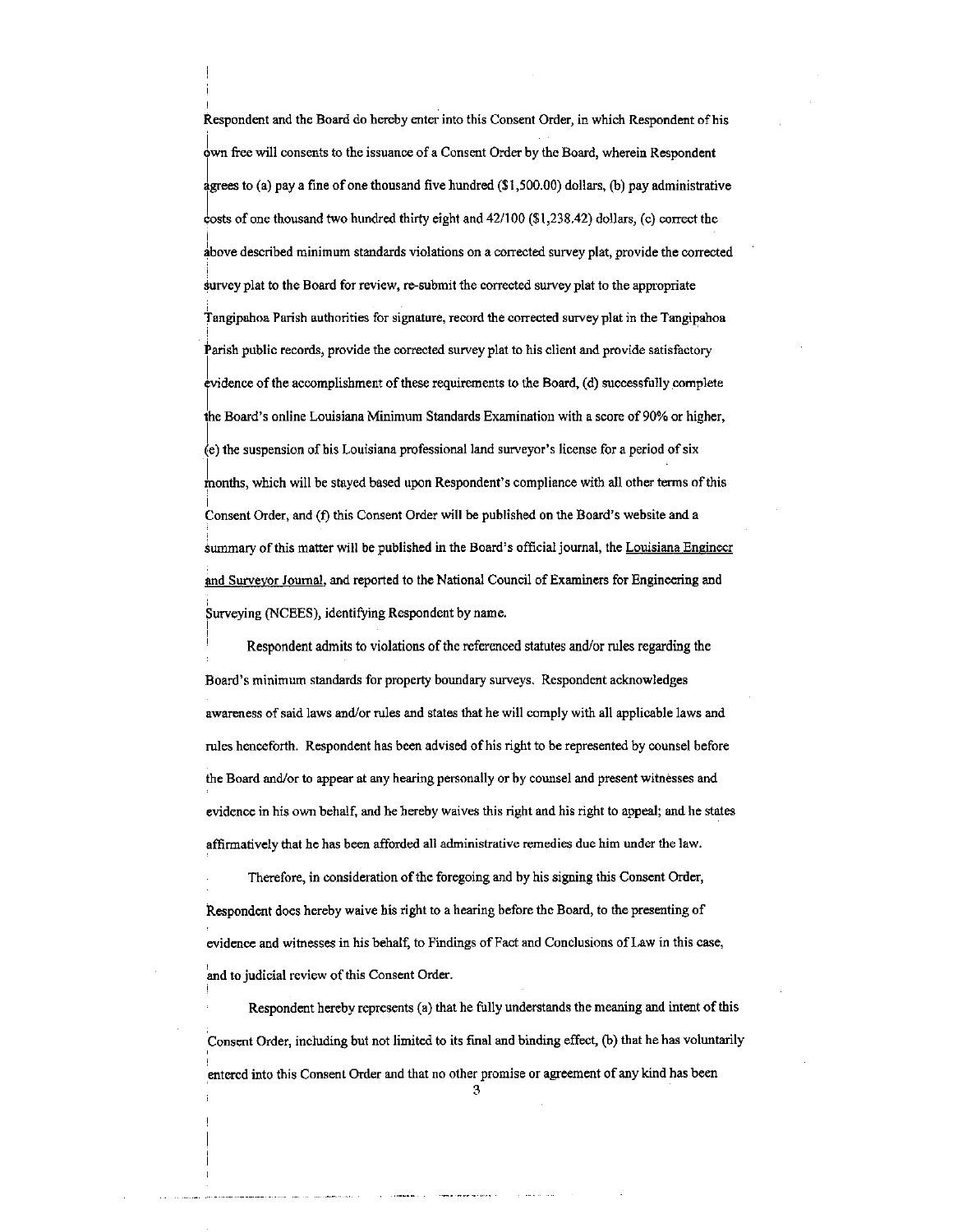made to or with him by any person whatsoever to cause the execution of this instrument and  $(c)$ that the sanctions set forth in this Consent Order do not limit the Board from taking further disciplinary or enforcement action against Respondent on matters not specifically addressed in this Consent Order.

WHEREFORE, the Louisiana Professional Engineering and Land Surveying Board· and ' Respondent agree that:

1.  $\sqrt{\phantom{a}}$  Respondent shall pay a fine of one thousand five hundred (\$1,500.00) dollars, Which shall be tendered to the Board by certified check payable to the Board, due upon the signing of this Consent Order; and I

2.  $\sqrt{ }$  Respondent shall pay administrative costs of one thousand two hundred thirty i eight and  $42/100$  (\$1,238.42) dollars, which shall be tendered to the Board by certified check |<br>payable to the Board, due upon the signing of this Consent Order; and

3. J Respondent shall correct all minimum standards violations in the above described Survey plats, provide the corrected survey plat to the Board for review, re-submit the corrected Survey plat to the appropriate Tangipahoa Parish authorities for signature, record the corrected survey plat in the Tangipahoa Parish public records, provide the corrected survey plat to his client and provide satisfactory evidence of the accomplishment of these requirements to the Board, within sixty (60) days of the effective date of this Consent Order; and

4. Respondent shall successfully complete the Board's online Louisiana Minimum Standards Examination with a score of 90% or higher and return it to the Board within sixty (60) days of the effective date of this Consent Order; and

*5.* Respondent's Louisiana professional land surveyor's license shall be suspended for a period of six months, with said suspension being stayed based upon Respondent's compliance with all other terms of this Consent Order; and

6. This Consent Order shall be published on the Board's website and a summary of this matter shall be printed in the official journal of the Board, the Louisiana Engineer and Surveyor Journal, and reported to the National Council of Examiners for Engineering and I Surveying (NCEES), identifying Respondent by name; and

7. This Consent Order shall not become effective unless and until it is accepted and signed by and on behalf of the Board. Should the Board not accept and sign this Consent Order,

4